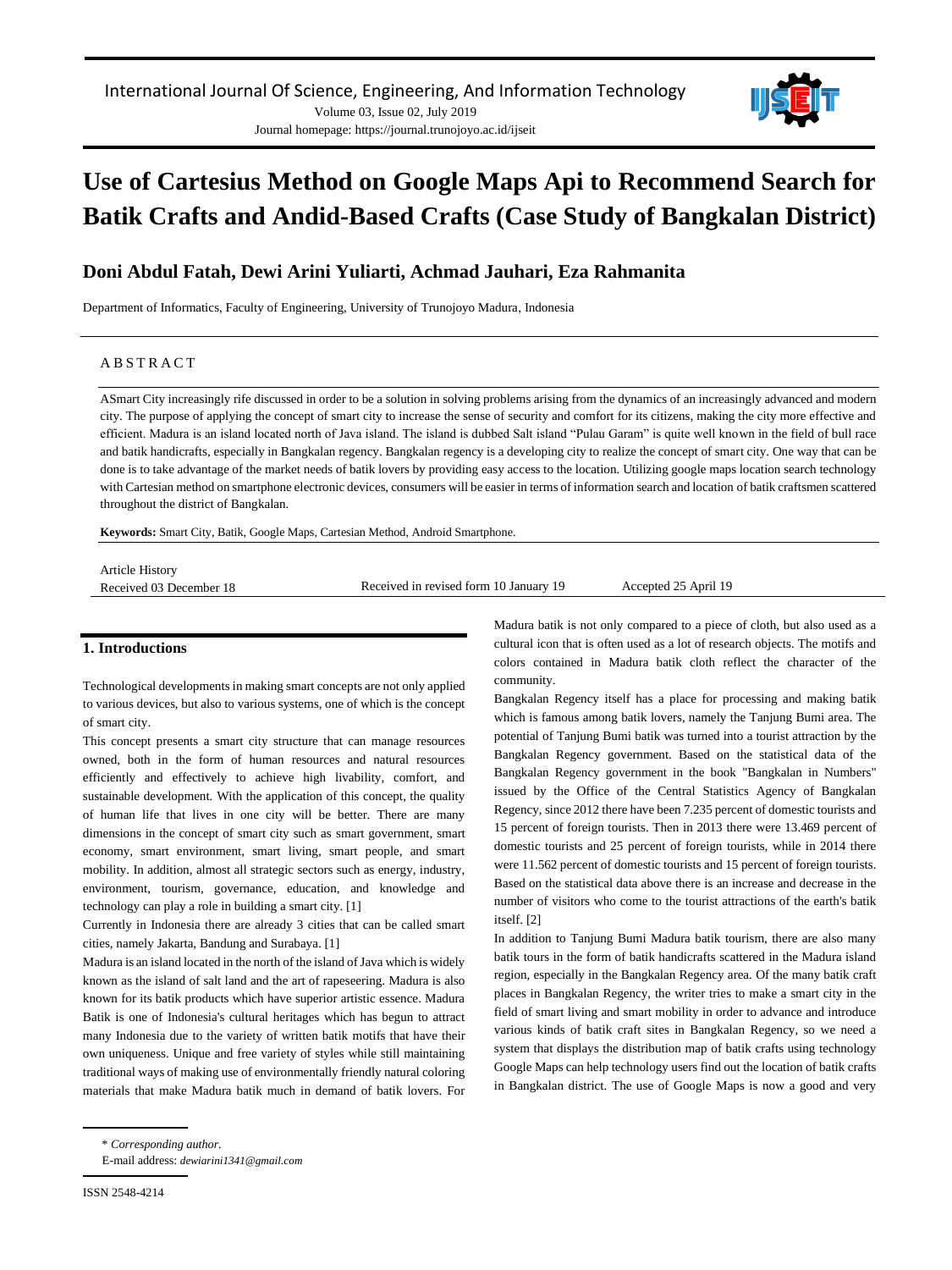appropriate solution to make it easier for users to find the location of the desired location. Google maps itself is a free and online virtual globe map service provided by Google, but it can make it easier for developers to use applications that can be used to find a location. Google released an application called the Google Maps API which is a simple Application Programing Interface service in the form of a world map that is used to view an area, where the API itself is a program code interface or an application or web interface created to be able to access or run or utilize features that are provided by Google [3].

Technological developments are also accompanied by high mobility needs. One of the supporters of mobility in human daily life is the presence of smartphones and the internet. Digital marketing research institute Emaketer estimates that in 2018 the number of active smartphone users in Indonesia will be more than 100 million people, making Indonesia the 4th most active smartphone user country after China, India, and America [4]. Besides the use of the internet for the people of Indonesia is also in the stage of better improvement with the support of the government which says the government will build internet access to the villages [4]. With the smartphone and the internet, it can make it easier for people to search for various desired locations. Coupled with the Global Positioning System feature or GPS for short. GPS itself is used to provide location information services or position instructions to smartphone users [5].

In addition to making it easier for users to find batik handicraft locations, a system that can recommend the closest handicraft location is also needed, using the Cartesian method.

The Cartesian method is a mathematical equation that is used to find the distance between two points in a flat plane and can also be used in a geographical coordinate system to find the distance between two coordinates [6].

Based on the problem above, the solution that can be done is to create a smart city-based system that can provide recommendations for good batik craft locations for batik lovers who will visit Bangkalan Regency by utilizing the development of smartphone technology, so researchers will conduct research under the title "Using the Cartesian Method on the Google Maps API to recommend searching for Android-based Batik Crafts (Case Study: Bangkalan Regency) ".

# **2. Methods**

# *2.1. Batik*

According to Dalijo & Mulyadi batik is a technique to decorate cloth with a process of closing and dipping into a dye which means that the closed part is not affected so that it will still have the color of the fabric [7].

## *2.2. Smart City*

Smart City is a concept of developing smart city order that can manage resources efficiently and effectively to achieve the comfort and sustainable development of a city. A smart city is also one of the city development concepts that are currently still developing. The development of the concept of the smart city brings different definitions from various parties. Understanding the concept of a smart city is taken by looking and resuming the right characteristics for a smart city that tends to be common from several sources [8].

The concept of a smart city has attributes that can be referred to as dimensions and there are 6 dimensions of the concept of a smart city, as shown in Figure 1 below [8]:



Figure 1. Six Dimensions of Smart Cities [8].

#### *2.3. Google Maps API*

Google Maps API which is a simple Application Programing Interface service in the form of a world map that is used to view an area, where the API itself is a program code interface or application or web interface that is made to be able to access or run or utilize features provided by Google [3].

## *2.4. Cartesius Method*

The cartesian coordinate system of two-dimensional flat planes, the distance between two points can be searched through equation [6]:

$$
D = \sqrt{(x_2 - x_1)^2 + (y_2 - y_1)^2}
$$
............(1)

Where:

- D: Linear distance between 2 points
- xi: Position of the point  $i$   $(1, 2, ..., n)$  on the x-axis
- yi: Position of points  $i$   $(1, 2, ..., n)$  on the y-axis

because there is a comparability between different angles of latitude and longitude with different distances, it can be different positions in cartesian coordinates proportional to differences in position in latitude and longitude [6].

$$
D \approx D_{\odot}
$$
  
 
$$
D_{\odot} = \sqrt{(\lambda_2 - \lambda_1)^2 + (\varphi_2 - \varphi_1)^2}
$$
 ....... (2)  
Where:

DØ: Angular distance between 2 points

λi: Position of points i (1, 2, ..., n) at a latitude in degrees

φi: The position of the point i (1, 2, ..., n) on the longitude in degrees

The purpose of this formula is to find a search point, not to calculate the distance between them so that what is compared is the value of the angular distance between the specified coordinates and the coordinate points created in the database [6].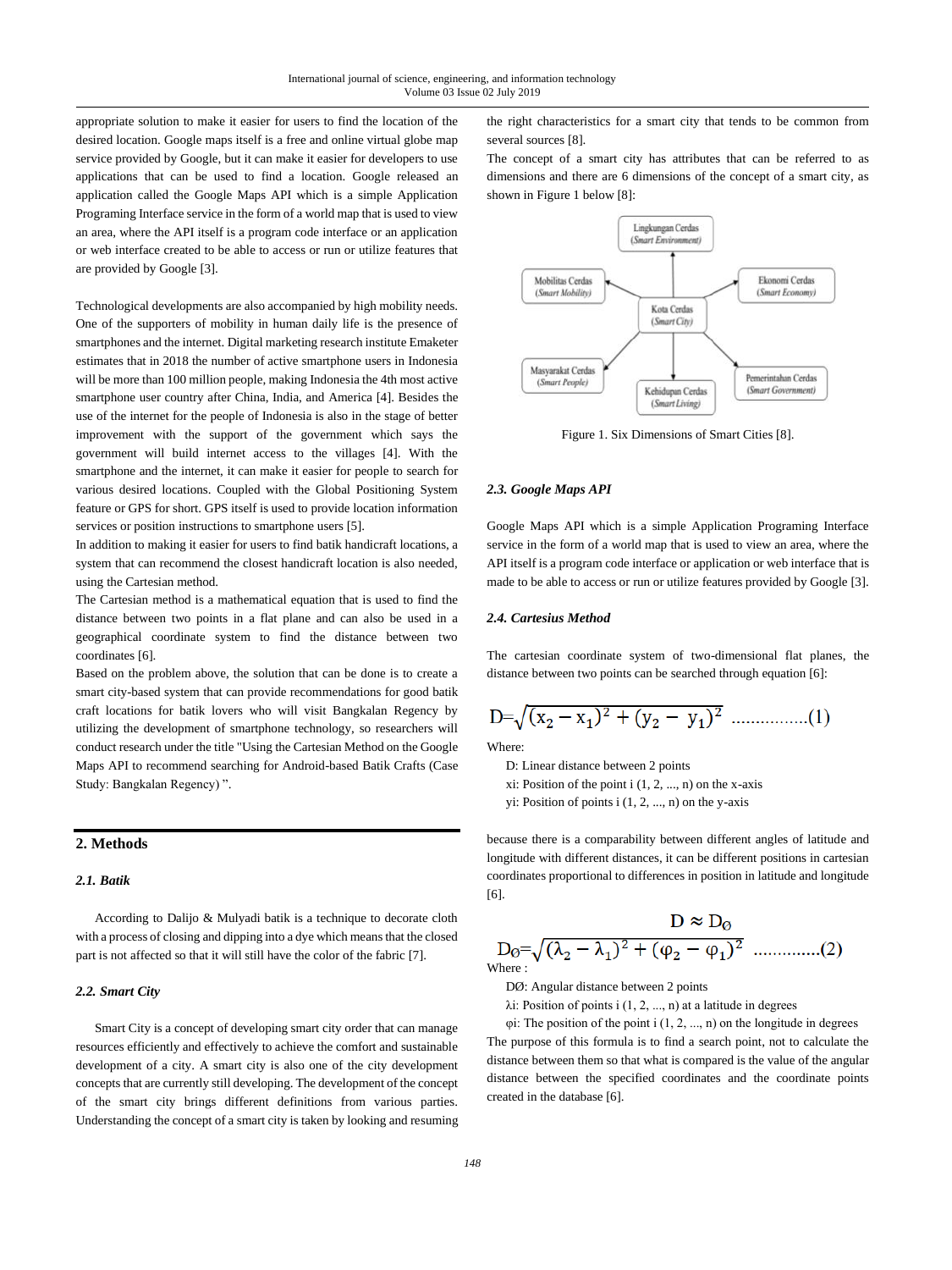# *2.5. Android*

Android is a java based system that runs on the Linux Kernel 2.6. Android was released by Google, under the Open Handset Alliance (OHA) in November 2007. Along with the launch, Google also created a Development Tool center and guide to become a developer on the system. Software Development Kit (SDK) and development community guide files can be obtained on the official Google Android website [9]

# *2.6. Web Service*

Web Service is a software component that contains a modular, selfdescribing application that can be published, allocated, and implemented on the web. Web service is a technology to change the ability of the internet by adding web transactional capabilities, namely the ability of the web to communicate with each other with program-to-program (P2P) patterns. The focus of the web has been dominated by the program to user communication with business-to-consumer (B2C) interactions, while the transactional web will be dominated by program-to-program with business-to-business interactions [5].

#### *2.7. System Analysis*

The system is made using the concept of web service. where the admin is useful in managing data such as adding location data for new batik crafts, editing location data, deleting location data and seeing details of data entered into the server.

Then the server will send location data that has been entered by the admin to be accessed by the user using an Android smartphone that has been installed this batik location recommendation application. In addition, users also get a recommendation for the closest location from their position in the form of a list of 5 closest locations. Users can also see the entire mapping of batik craft locations in the Bangkalan district. In addition, users can also see details of the place of batik craft such as name, address, phone, and the advantages of these craft places. Users will also be directed to the google maps application if they want to find the closest route that will allow the user to get to the location of the craft.



# Figure 2. Application Design

Explanation of Figure 2 application design using the web service system above, that is, the admin manages the data and enters it into the database server. While the user sees the recommendation data and detailed info data from the database server that was previously entered by the admin.

#### *2.8. Admin System Flowchart*

The following below is an overview of the system admin flowchart.



Figure 3. Admin system flowchart

In picture 3 above is the system admin work process. The following description from Figure 3.2:

- 1.Begin by entering your username and password to log in.
- 2.When you can log in there will be a check whether the username and password are correct.
- 3.If the username and password are correct, they will be directed to the admin dashboard page.
- 4.In the admin dashboard page, the admin can manage data such as adding new location data, editing location data, deleting location data, and viewing details of location data that has been entered into the server.
- 5.The process is complete.

# *2.9. User Flowchart*

The picture below is a flowchart of the user's system. Where in the user system there are 2 main features namely Recommended Location Crafts and Handicraft Location Data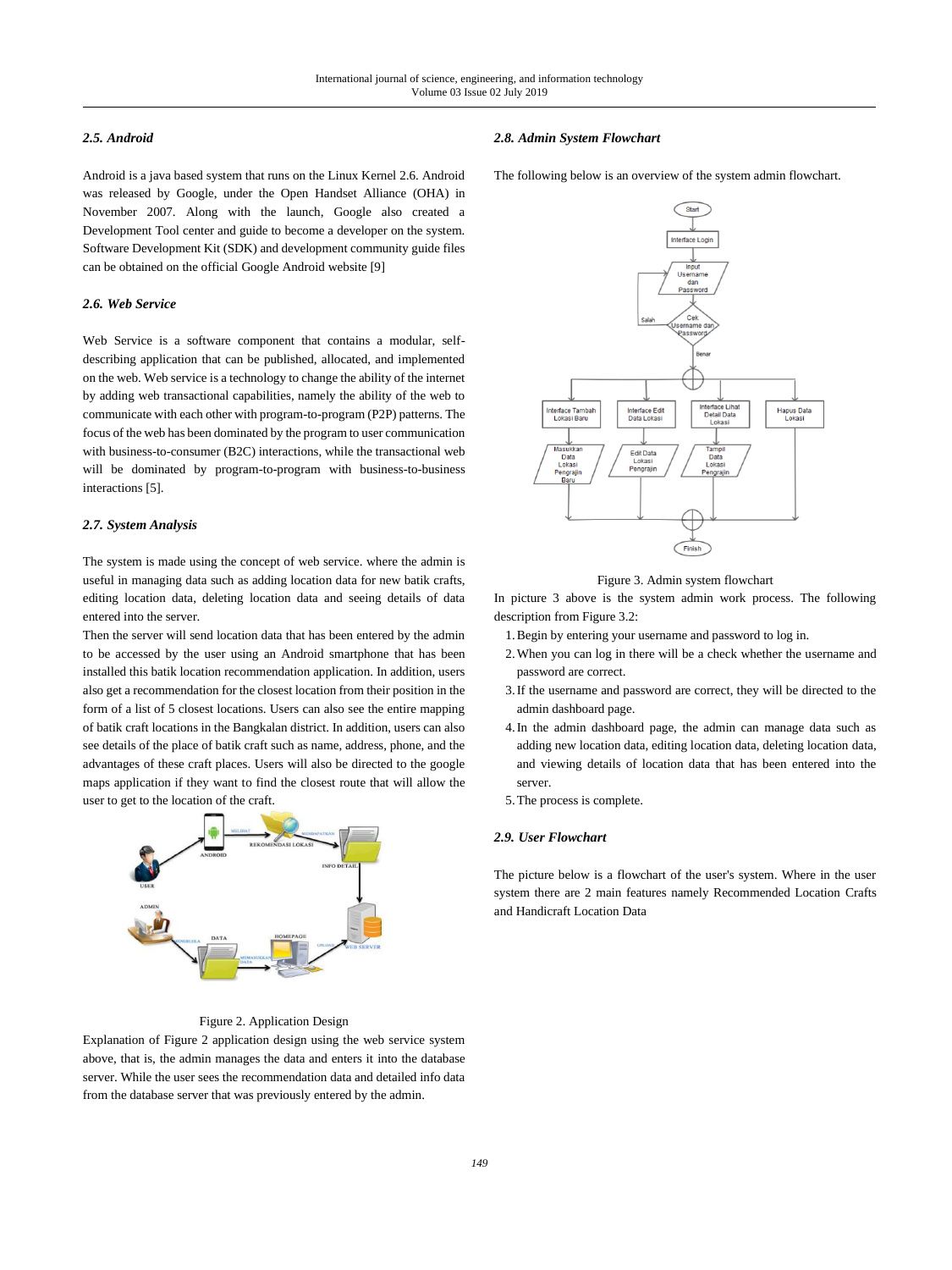

Figure 4. User system flowchart

In Figure 4 above is the work process of the user system. The following description from Figure 3.3:

- 1.The user will be directed directly to the craft location recommendation menu or craft location data.
- 2.If the user selects the craft location data, the system will display the position of the user and map the location of the existing batik craft.
- 3.After the craft location mapping appears, the user can see the details of the chosen batik craft location, then the user will also be directed to the google maps application when clicking on the route icon.
- 4.If the user chooses a craft location recommendation, the system will direct it to 5 list of the closest craft locations around the user.
- 5.In the location recommendation menu, this applies the Cartesian method to determine the distance.
- 6.After the craft location list appears, the user can see the details of the selected batik craft location, then the user will also be directed to the google maps application when clicking on the route icon.
- 7.The process is complete

# **3. Result and Discussion**

# *3.1. Admin Dashboard Page*



Figure 5. Admin Dashboard Page

Figure 5 is the admin dashboard page. This page contains data on the location of batik crafts in Bangkalan district. There are also several buttons that can be used to add new craft location data. Besides that in each table field, there are several action buttons that can be used to edit craft location data, view details of craft location data, and delete location data.

# *3.2. Display Location Craft Data*



Figure 6. Display Location Craft Data

Figure 6 Display of Craft Location Data Figure 6 is a display of craft location data. In the form of a map of the distribution of all craft locations in Bangkalan district. In this feature the user will know his position is on the map, and also can see several craft locations scattered in the Bangkalan district.

# *3.3. Analysis Of Results*

Based on the results of the system analysis made using the Cartesian Method on the Google Maps API to recommend searching for androidbased batik handicraft locations in the Bangkalan Regency case study, there are differences in the distance results obtained from calculations using the Cartesian Method with the Google Maps application.

The distance calculation using the Cartesian Method which calculates through the angular distance using the cosine law equation is closer than the distance calculation in the Google Maps application which calculates using the distance of the route. The above statement is supported by the picture below.